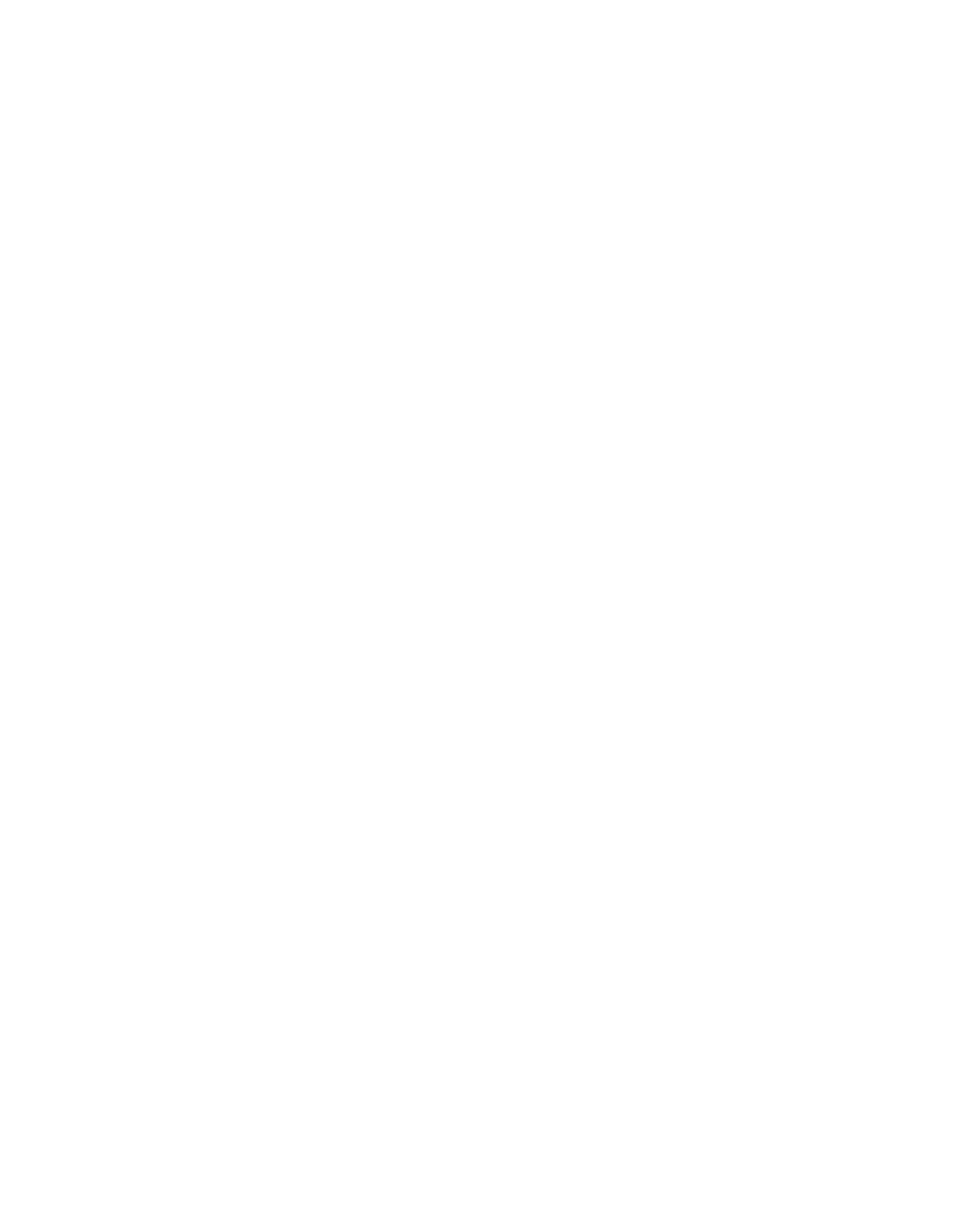## COVID-19 Recovery & Resiliency Plan

## **December 2021 Financial Report**

## TABLE OF CONTENTS

| Title                          | Page           |
|--------------------------------|----------------|
|                                |                |
| Summary of Revenues & Expenses |                |
| <b>Emergency Response</b>      | $\overline{2}$ |
| Health Implementation Plan     | 3              |
| Recovery & Resiliency Plan     | $\overline{4}$ |
| <b>Other Programs</b>          | 5              |
| <b>Variance Explanations</b>   | $\overline{6}$ |
| <b>Spending Plans</b>          | 8 - 11         |

All financial data is from the City's financial management system. This is an unaudited financial report.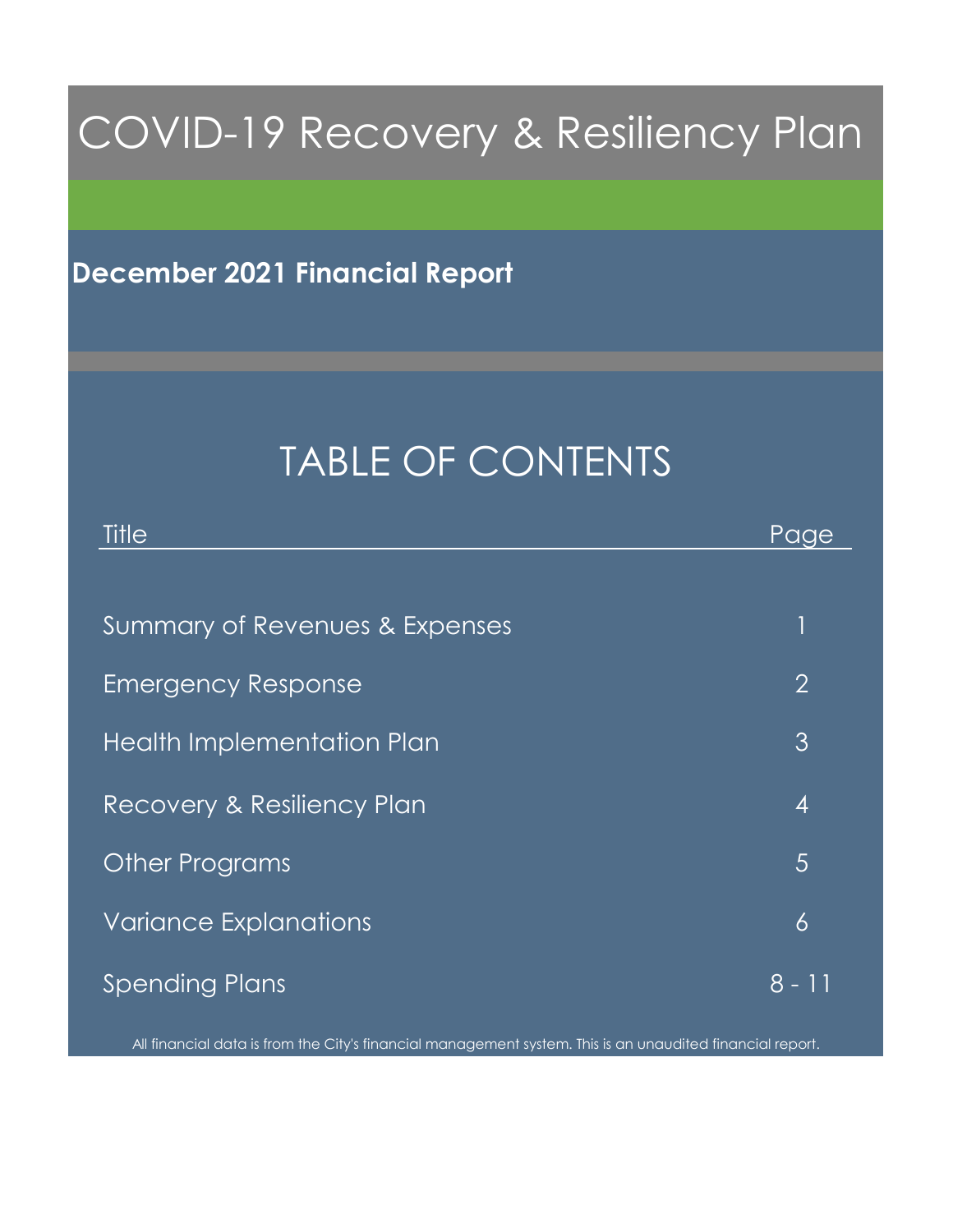## December 2021 Financial Report

|                         |                                                   |               | <b>Revised Budget</b>       | <b>Plan thru December</b>   | <b>Actuals thru</b><br><b>December</b> |    | Variance                 | $\%$<br><b>Spent</b> |
|-------------------------|---------------------------------------------------|---------------|-----------------------------|-----------------------------|----------------------------------------|----|--------------------------|----------------------|
|                         |                                                   |               |                             |                             |                                        |    |                          |                      |
|                         | <b>FUNDING SOURCE</b>                             |               |                             |                             |                                        |    |                          |                      |
|                         | Coronavirus Relief Fund                           | \$            | 270,713,278 \$              | 270,713,278 \$              | 270,713,278 \$                         |    |                          | 100.0%               |
| $\mathbf{1}$            | <b>General Fund</b>                               |               | 152,560,881                 | 101,919,974                 | 86,217,928                             |    | (15,702,046)             | 56.5%                |
|                         | <b>TIRZ</b>                                       |               | 4,036,233                   | 4,036,233                   | 4,036,233                              |    |                          | 100.0%               |
|                         | San Antonio Housing Trust                         |               | 6,000,000                   | 6,000,000                   | 6,000,000                              |    |                          | 100.0%               |
|                         | FEMA Reimbursement (100%)                         |               | 14,104,596                  | 8,846,032                   | 8,344,325                              |    | (501, 707)               | 59.2%                |
|                         | <b>Bexar County Agreement</b>                     |               | 12,117,196                  | 9,467,197                   | 8,992,698                              |    | (474, 499)               | 74.2%                |
| $\overline{\mathbf{2}}$ | <b>Other Federal Grants</b>                       |               | 239,142,756                 | 177,071,484                 | 175,824,095                            |    | (1, 247, 389)            | 73.5%                |
|                         | <b>Donations</b>                                  |               | 242,283                     | 242,283                     | 242,283                                |    |                          | 100.0%               |
|                         | <b>Total Resources</b>                            | $\mathsf{\$}$ | 698,917,223 \$              | 578,296,481 \$              | 560,370,839 \$                         |    | (17, 925, 642)           | 80.2%                |
|                         |                                                   |               |                             |                             |                                        |    |                          |                      |
|                         | <b>EXPENSES BY PROGRAM</b>                        |               |                             |                             |                                        |    |                          |                      |
|                         | <b>Emergency Response</b>                         |               |                             |                             |                                        |    |                          |                      |
|                         |                                                   |               |                             |                             |                                        |    |                          |                      |
|                         | Eligible Payroll, Protective Equipment & Supplies | \$            | 175,459,168 \$              | 175,459,168 \$              | 175,459,168 \$                         |    |                          | 100.0%               |
|                         |                                                   |               |                             |                             |                                        |    |                          |                      |
|                         | <b>Health Implementation Plan</b>                 |               |                             |                             |                                        |    |                          |                      |
| 3                       | <b>Metro Health</b>                               | \$            | 43,117,956 \$               | 38,165,485 \$               | 26,506,737 \$                          |    | 11,658,747               | 61.5%                |
|                         | Fire                                              |               | 5,332,360                   | 5,332,360                   | 5,332,360                              |    |                          | 100.0%               |
|                         | <b>COVID-19 Vaccinations</b><br><b>Subtotal</b>   | \$            | 43,073,210<br>91,523,526 \$ | 13,364,928<br>56,862,772 \$ | 12,831,301<br>44,670,398 \$            |    | 533,627<br>12,192,374    | 29.8%<br>48.8%       |
|                         | <b>Recovery &amp; Resiliency</b>                  |               |                             |                             |                                        |    |                          |                      |
| $\overline{\mathbf{4}}$ | <b>Workforce Development</b>                      | \$            | 60,035,705 \$               | 38,820,394 \$               | 35,565,066 \$                          |    | 3,255,328                | 59.2%                |
|                         | Housing Security EHAP Ph 1-4                      |               | 148,834,990                 | 142,184,991                 | 142,212,080                            |    | (27,089)                 | 95.6%                |
|                         | Housing Security (not including EHAP)             |               | 42,503,664                  | 28,677,722                  | 28,238,417                             |    | 439,305                  | 66.4%                |
|                         | <b>Small Business</b>                             |               | 52,456,283                  | 52,014,487                  | 51,689,258                             |    | 325,229                  | 98.5%                |
|                         | Digital Inclusion                                 |               | 27,297,546                  | 6,857,986                   | 6,494,828                              |    | 363,158                  | 23.8%                |
|                         | <b>Subtotal</b>                                   | Ś.            | 331,128,188 \$              | 268,555,580 \$              | 264,199,649 \$                         |    | 4,355,931                | 79.8%                |
|                         | <b>Other CARES/CRRSA Programs</b>                 |               |                             |                             |                                        |    |                          |                      |
| 5                       | Airport                                           | \$            | 55,121,445 \$               | 37,344,061 \$               | 37,018,685 \$                          |    | 325,376                  | 67.2%                |
| 6                       | Child Care Services Program                       |               | 28,708,624                  | 28,708,624                  | 28,708,624                             |    | $\overline{\phantom{a}}$ | 100.0%               |
| $\overline{\mathbf{z}}$ | <b>Public Safety</b>                              |               | 5,524,529                   | 5,036,976                   | 4,200,746                              |    | 836,230                  | 76.0%                |
|                         | Head Start and Early Head Start                   |               | 3,347,389                   | 2,520,609                   | 2,370,983                              |    | 149,625                  | 70.8%                |
|                         | <b>Senior Nutrition</b>                           |               | 1,323,060                   | 1,323,060                   | 1,323,050                              |    | 10                       | 100.0%               |
|                         | Health                                            |               | 5,662,129                   | 1,838,876                   | 1,776,391                              |    | 62,485                   | 31.4%                |
|                         | Other                                             |               | 1,119,166                   | 646,756                     | 643,146                                |    | 3,610                    | 57.5%                |
|                         | <b>Subtotal</b>                                   | \$            | 100,806,342 \$              | 77,418,962 \$               | 76,041,625 \$                          |    | 1,377,337                | 75.4%                |
|                         | <b>Total Expenditures</b>                         | \$            | 698,917,223 \$              | 578,296,481 \$              | 560.370.839                            | Ŝ. | 17.925.642               | 80.2%                |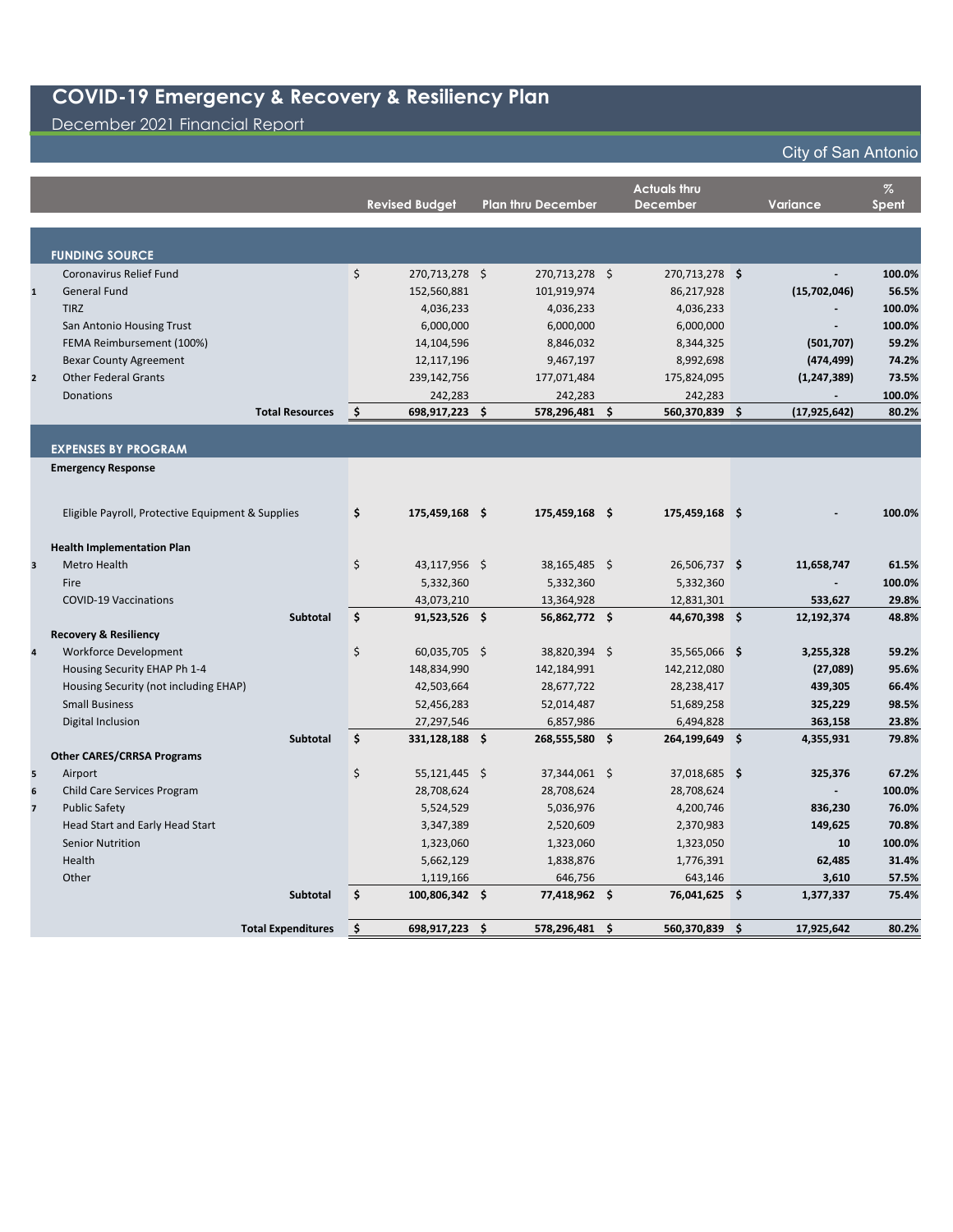December 2021 Financial Report

|                                             | <b>Budget</b>        | <b>Plan thru December</b> |    | <b>Actuals thru</b><br><b>December</b> |     | Variance,                | $\%$<br><b>Spent</b> |
|---------------------------------------------|----------------------|---------------------------|----|----------------------------------------|-----|--------------------------|----------------------|
| <b>EMERGENCY RESPONSE</b>                   |                      |                           |    |                                        |     |                          |                      |
| <b>Eligible Payroll</b>                     |                      |                           |    |                                        |     |                          |                      |
| <b>Fire Payroll</b>                         | \$<br>143,403,064 \$ | 143,403,064               | S. | 143,403,064                            | \$. | $\overline{\phantom{a}}$ | 100.0%               |
| <b>Health Payroll</b>                       | 3,633,560            | 3,633,560                 |    | 3,633,560                              |     | $\overline{\phantom{a}}$ | 100.0%               |
| Police Payroll                              | 2,419,263            | 2,419,263                 |    | 2,419,263                              |     | $\overline{\phantom{a}}$ | 100.0%               |
| All Other Departments                       | 12,424,775           | 12,424,775                |    | 12,424,775                             |     | $\overline{\phantom{a}}$ | 100.0%               |
| <b>City PPE &amp; Supplies</b>              | 9,830,521            | 9,830,521                 |    | 9,830,521                              |     | $\overline{\phantom{a}}$ | 100.0%               |
| <b>EOC Operations &amp; Isolation Units</b> | 2,338,480            | 2,338,480                 |    | 2,338,480                              |     | $\overline{\phantom{a}}$ | 100.0%               |
| <b>Solid Waste Excess Tonnage</b>           | 1,409,505            | 1,409,505                 |    | 1,409,505                              |     |                          | 100.0%               |
| <b>Total City Emergency Response</b>        | 175,459,168 \$       | 175,459,168               |    | 175,459,168                            |     |                          | 100.0%               |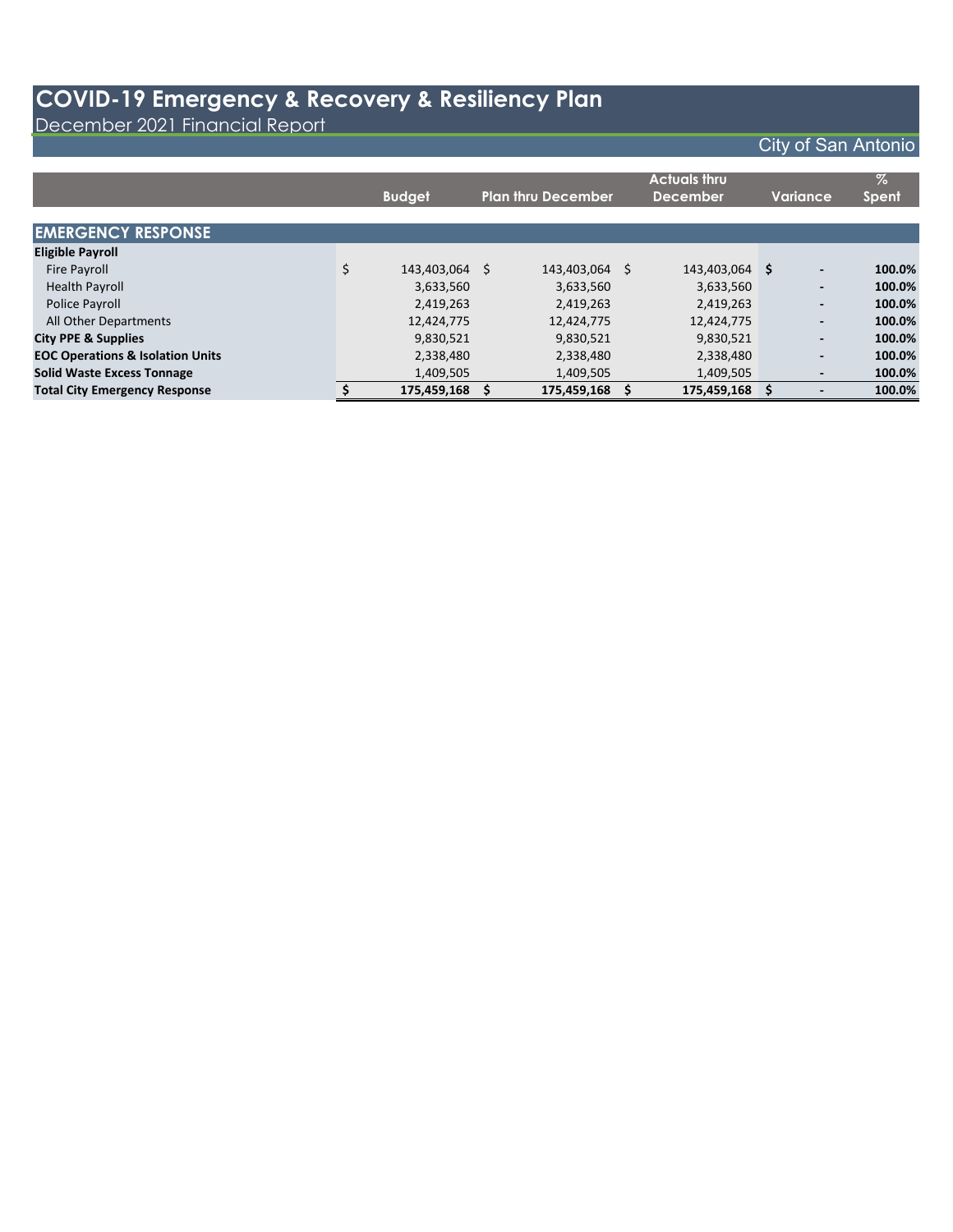December 2021 Financial Report

### City of San Antonio

|                                           |    | <b>Budget</b> |    | <b>Plan thru</b><br><b>December</b> |   | <b>Actuals thru</b><br><b>December</b> |   | Variance   | $\frac{1}{2}$<br><b>Spent</b> |
|-------------------------------------------|----|---------------|----|-------------------------------------|---|----------------------------------------|---|------------|-------------------------------|
|                                           |    |               |    |                                     |   |                                        |   |            |                               |
| <b>HEALTH IMPLEMENTATION PLAN Metro</b>   |    |               |    |                                     |   |                                        |   |            |                               |
| <b>Health Department</b>                  |    |               |    |                                     |   |                                        |   |            |                               |
| <b>COVID-19 Project Management</b>        | \$ | 4,666,446 \$  |    | 4,666,446 \$                        |   | $4,710,573$ \$                         |   | (44, 127)  | 100.9%                        |
| <b>COVID-19 Testing Task Force</b>        |    | 19,061,366    |    | 17,908,866                          |   | 7,785,663                              |   | 10,123,203 | 40.8%                         |
| COVID-19 Main COVID Hotline               |    | 62,411        |    | 62,411                              |   | 62,411                                 |   |            | 100.0%                        |
| COVID-19 Media Relations & Communication  |    | 3,183,218     |    | 3,183,218                           |   | 2,339,604                              |   | 843,614    | 73.5%                         |
| COVID-19 Community Health & Prevention    |    | 403,092       |    | 403,092                             |   | 404,613                                |   | (1,521)    | 100.4%                        |
| COVID-19 Data Management                  |    | 603,093       |    | 603,093                             |   | 603,093                                |   |            | 100.0%                        |
| COVID-19 COVID Case Investigation Team    |    | 12,278,616    |    | 8,555,173                           |   | 8,122,301                              |   | 432,872    | 66.1%                         |
| <b>COVID-19 Contact Tracing</b>           |    | 799,069       |    | 799,069                             |   | 789,332                                |   | 9,736      | 98.8%                         |
| COVID-19 Congregate Settings              |    | 810,651       |    | 810,651                             |   | 811,823                                |   | (1, 171)   | 100.1%                        |
| <b>COVID-19 Provider Hotline</b>          |    | 47,624        |    | 47,624                              |   | 47,624                                 |   | 0          | 100.0%                        |
| COVID-19 Provider Relations & Epi Hotline |    | 105,839       |    | 105,839                             |   | 105,839                                |   | 0          | 100.0%                        |
| COVID-19 PHEP Support                     |    | 172,875       |    | 172,875                             |   | 138,129                                |   | 34,746     | 79.9%                         |
| COVID-19 Research                         |    | 434,128       |    | 434,128                             |   | 434,128                                |   |            | 100.0%                        |
| <b>COVID-19 Mass Vaccination Clinic</b>   |    | 489,528       |    | 413,000                             |   | 151,605                                |   | 261,395    | 31.0%                         |
| <b>Total</b>                              | s  | 43,117,956    | -S | 38,165,485                          | S | 26,506,737                             | S | 11,658,747 | 61.5%                         |

| <b>HEALTH IMPLEMENTATION PLAN</b><br><b>Fire</b> |              |           |              |                          |        |
|--------------------------------------------------|--------------|-----------|--------------|--------------------------|--------|
| Department                                       |              |           |              |                          |        |
| Decontamination Equipment                        | 76,880 \$    | 76,880    | 76,880 \$    | $\blacksquare$           | 100.0% |
| Fire & EMS Vehicle Equipment                     | 300,853      | 300,853   | 300,853      | $\blacksquare$           | 100.0% |
| <b>MIH Equipment</b>                             | 300,051      | 300,051   | 300,051      | $\blacksquare$           | 100.0% |
| <b>MIH Medications</b>                           | 1.087        | 1.087     | 1,087        | $\overline{\phantom{0}}$ | 100.0% |
| <b>Protective Personnel Equipment</b>            | 301,305      | 301,305   | 301,305      | $\overline{\phantom{0}}$ | 100.0% |
| SAFD First Responder Payroll                     | 3,737,838    | 3,737,838 | 3,737,838    | $\overline{\phantom{0}}$ | 100.0% |
| <b>Testing Mobile Unit</b>                       | 614.346      | 614,346   | 614.346      |                          | 100.0% |
| <b>Total</b>                                     | 5,332,360 \$ | 5,332,360 | 5,332,360 \$ |                          | 100.0% |

#### **COVID-19 VACCINATION PLAN Fire & Metro Health Department** COVID-19 Mass Vaccinations \$ 15,853,417 \$ 7,967,207 \$ 8,184,503 **\$ (217,296) 51.6%** Mobile Vaccinations 23,230,055 3,460,603 3,258,100 **202,503 14.0%** Homebound Vaccinations 3,989,738 1,937,118 1,388,698 **548,420 34.8% Total \$ 43,073,210 \$ 13,364,928 \$ 12,831,301 \$ 533,627 29.8%**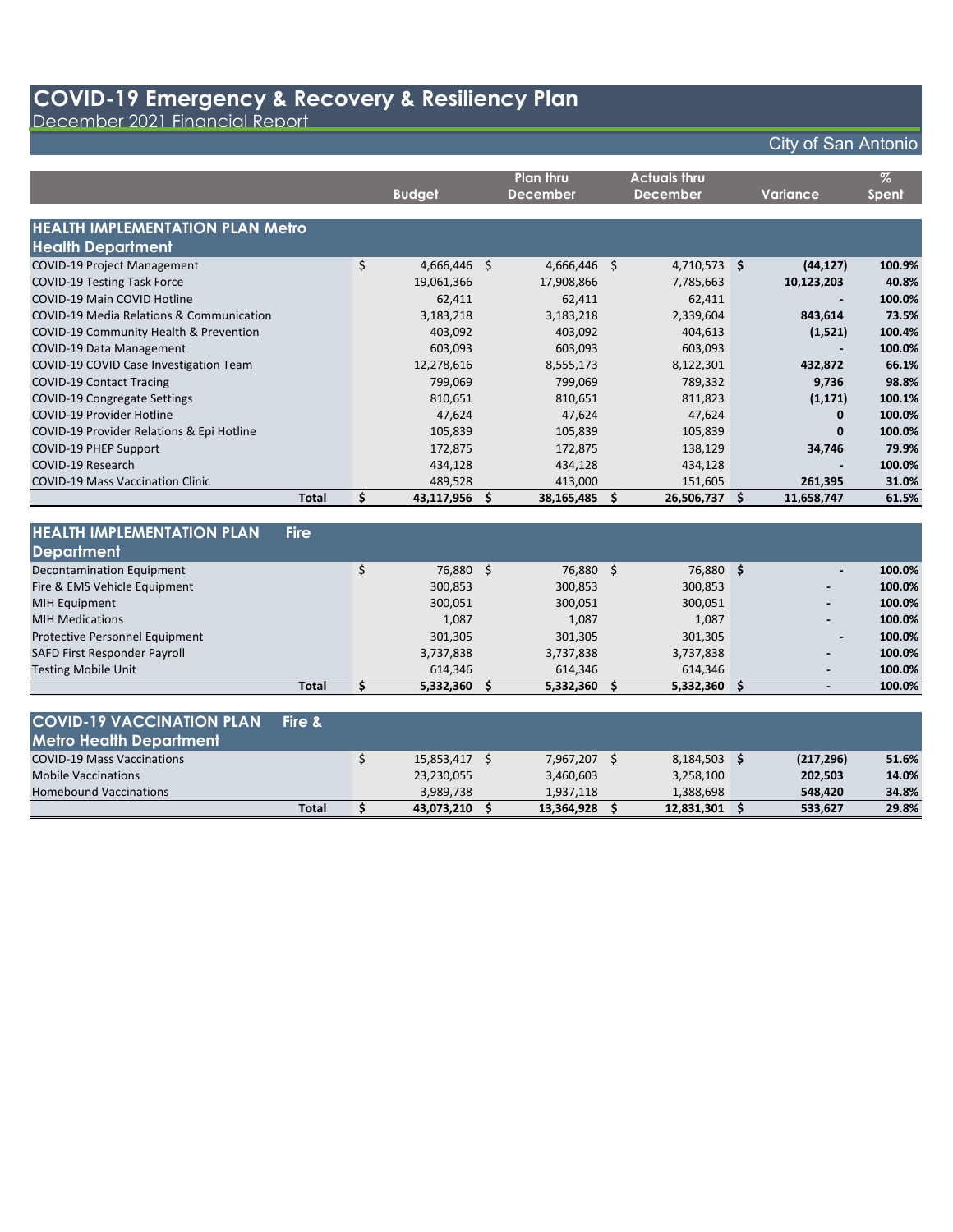## December 2021 Financial Report

|                                           |              |    |                |                    |                           |                     | <b>Actuals thru</b> |      |                          | $\%$   |
|-------------------------------------------|--------------|----|----------------|--------------------|---------------------------|---------------------|---------------------|------|--------------------------|--------|
|                                           |              |    | <b>Budget</b>  |                    | <b>Plan thru December</b> |                     | <b>December</b>     |      | <b>Variance</b>          | Spent  |
|                                           |              |    |                |                    |                           |                     |                     |      |                          |        |
| <b>WORKFORCE DEVELOPMENT</b>              |              |    |                |                    |                           |                     |                     |      |                          |        |
| WF Dev Training & Development             |              | \$ | 59,835,061 \$  |                    | 38,619,750 \$             |                     | 35,364,422 \$       |      | 3,255,328                | 59.1%  |
| <b>WF Dev Childcare</b>                   |              |    | 200,644        |                    | 200,644                   |                     | 200,644             |      |                          | 100.0% |
|                                           | <b>Total</b> | \$ | 60,035,705     | $\dot{\mathsf{s}}$ | 38,820,394 \$             |                     | 35,565,066          | -\$  | 3,255,328                | 59.2%  |
|                                           |              |    |                |                    |                           |                     |                     |      |                          |        |
| <b>HOUSING SECURITY</b>                   |              |    |                |                    |                           |                     |                     |      |                          |        |
| <b>Housing Sec Domestic Violence</b>      |              | \$ | $3,300,000$ \$ |                    | $2,658,231$ \$            |                     | 2,465,204 \$        |      | 193,027                  | 74.7%  |
| Housing Sec Fam Ind Initiative            |              |    | 3,967,514      |                    | 3,967,514                 |                     | 3,967,514           |      |                          | 100.0% |
| Housing Sec Fin Recovery Hub              |              |    | 3,518,587      |                    | 3,297,128                 |                     | 3,116,887           |      | 180,241                  | 88.6%  |
| Housing Sec Low Cost Fin Prod             |              |    |                |                    |                           |                     |                     |      |                          | 0.0%   |
| Housing Sec D2D Engagement                |              |    | 117,745        |                    | 117,745                   |                     | 117,745             |      | $\overline{\phantom{a}}$ | 100.0% |
| Housing Sec Digital Referral Platform     |              |    |                |                    |                           |                     |                     |      |                          | 0.0%   |
| Housing Sec Homeless Shelter              |              |    | 29,450,198     |                    | 16,875,626                |                     | 16,827,292          |      | 48,335                   | 57.1%  |
| Housing Sec COVID Migrant Operation       |              |    | 13,198         |                    | 13,198                    |                     | 13,198              |      |                          | 100.0% |
| Emergency Housing Assistance (Ph1 to 4)   |              |    | 148,834,990    |                    | 142,184,991               |                     | 142,212,080         |      | (27,089)                 | 95.6%  |
| Housing Sec Rec Resource Center           |              |    | 187,563        |                    | 187,563                   |                     | 187,563             |      | $\overline{a}$           | 100.0% |
| Housing Sec Right to Counsel              |              |    | 937,080        |                    | 548,938                   |                     | 531,235             |      | 17,703                   | 56.7%  |
| <b>Housing Sec Utility Assistance</b>     |              |    | 411,779        |                    | 411,779                   |                     | 411,779             |      |                          | 100.0% |
| Housing Sec TX Eviction Diversion Program |              |    | 600,000        |                    | 600,000                   |                     | 600,000             |      |                          | 100.0% |
|                                           | <b>Total</b> | Ś. | 191,338,654    | - Ś                | 170,862,712 \$            |                     | 170,450,496         | Š.   | 412,216                  | 89.1%  |
|                                           |              |    |                |                    |                           |                     |                     |      |                          |        |
| <b>SMALL BUSINESS</b>                     |              |    |                |                    |                           |                     |                     |      |                          |        |
| Small Biz Microbiz Support                |              | \$ | 32,000,000 \$  |                    | 32,000,000 \$             |                     | 32,000,000 \$       |      | $\blacksquare$           | 100.0% |
| <b>Small Biz Hospitality Grants</b>       |              |    | 14,007,356     |                    | 14,007,356                |                     | 13,931,482          |      | 75,874                   | 99.5%  |
| Small Biz D2D Engagement                  |              |    | 922,958        |                    | 922,958                   |                     | 922,958             |      |                          | 100.0% |
| Small Biz Prot Equip & Sanitizer          |              |    | 1,927,811      |                    | 1,927,811                 |                     | 1,927,811           |      | $\blacksquare$           | 100.0% |
| Small Biz Fin Recovery Hub                |              |    | 200,000        |                    | 200,000                   |                     | 200,000             |      |                          | 100.0% |
| <b>Small Biz Job Training</b>             |              |    | 792,000        |                    | 350,204                   |                     | 100,849             |      | 249,355                  | 12.7%  |
| <b>Small Biz Arts Support</b>             |              |    | 2,606,158      |                    | 2,606,158                 |                     | 2,606,158           |      |                          | 100.0% |
|                                           | <b>Total</b> | \$ | 52,456,283     | -\$                | 52,014,487 \$             |                     | 51,689,258          | -\$  | 325,229                  | 98.5%  |
|                                           |              |    |                |                    |                           |                     |                     |      |                          |        |
| <b>DIGITAL INCLUSION</b>                  |              |    |                |                    |                           |                     |                     |      |                          |        |
| Dig Inc Core Inf & Fiber Connections      |              | \$ | 4,000,000 \$   |                    |                           | $-5$                | 74,081 \$           |      | (74,081)                 | 1.9%   |
| Dig Inc Network Access & Wireless Mesh    |              |    | 14,626,015     |                    | 2,915,208                 |                     | 2,899,133           |      | 16,075                   | 19.8%  |
| Dig Inc Student Home Connection           |              |    | 8,398,159      |                    | 3,669,406                 |                     | 3,248,242           |      | 421,164                  | 38.7%  |
| Dig Inc Recovery Portal                   |              |    | 273,372        |                    | 273,372                   |                     | 273,372             |      |                          | 100.0% |
|                                           | <b>Total</b> | \$ | 27,297,546     | -\$                | 6,857,986                 | $\ddot{\bm{\zeta}}$ | 6,494,828           | - \$ | 363,158                  | 23.8%  |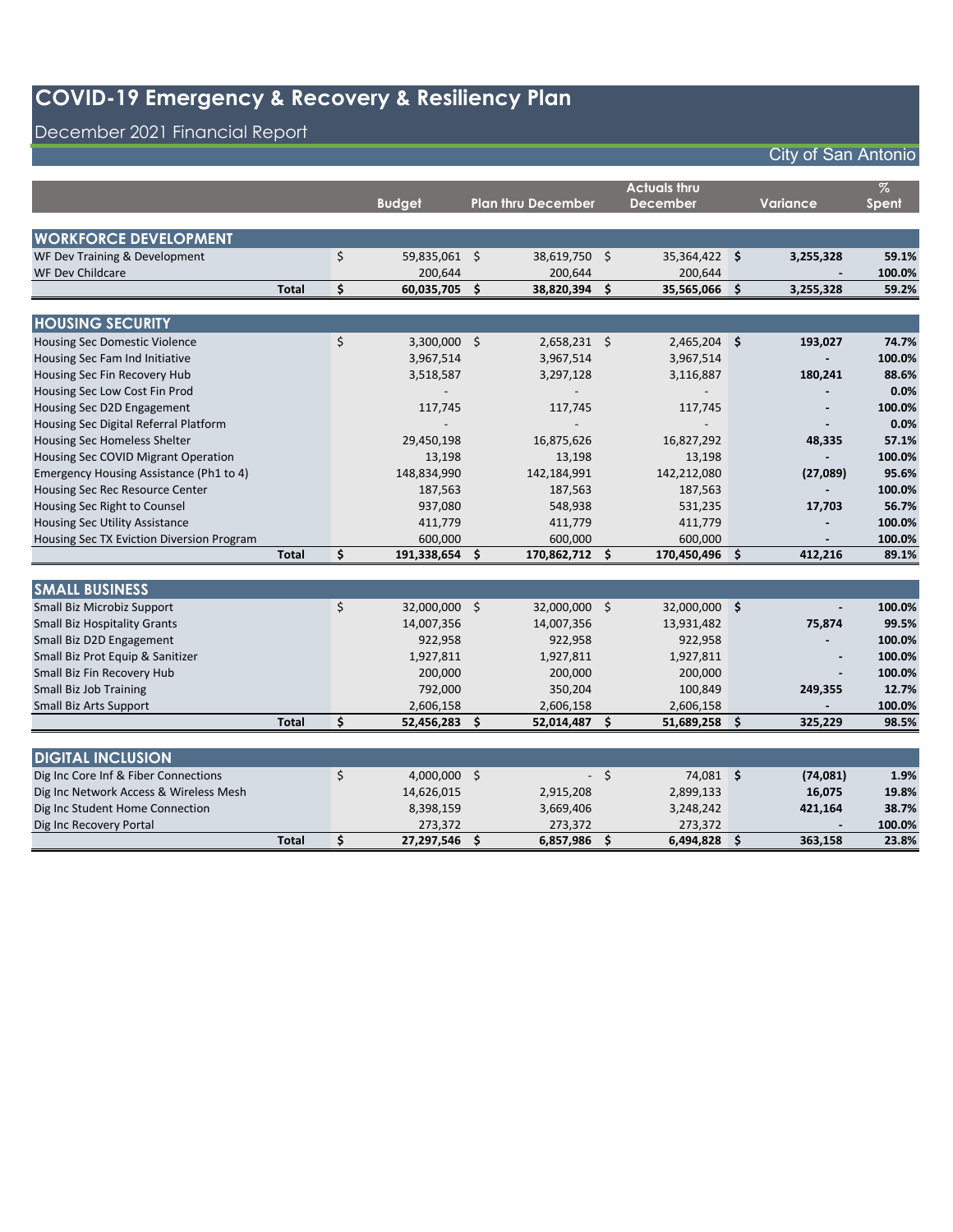December 2021 Financial Report

|                                                                                  |          |                                 | Plan thru                 | <b>Actuals thru</b>       |                                 | $\%$            |
|----------------------------------------------------------------------------------|----------|---------------------------------|---------------------------|---------------------------|---------------------------------|-----------------|
|                                                                                  |          | <b>Budget</b>                   | <b>December</b>           | <b>December</b>           | Variance                        | Spent           |
|                                                                                  |          |                                 |                           |                           |                                 |                 |
| <b>AIRPORT</b>                                                                   |          |                                 |                           |                           |                                 |                 |
| <b>CARES Act Airports - Operating</b>                                            |          | \$<br>39,708,109 \$             | 24,987,817 \$             | 24,692,441 \$             | 295,376                         | 62.2%           |
| <b>CARES Act Airports - Capital</b>                                              |          | 4,165,607                       | 1,165,678                 | 1,165,678                 |                                 | 28.0%           |
| <b>CARES Act Airports - Stinson</b>                                              |          | 30,000                          | 30,000                    |                           | 30,000                          | 0.0%            |
| <b>CRRSA Aviation - Operating</b>                                                |          | 10,084,776                      | 10,084,776                | 10,084,776                |                                 | 100.0%          |
| <b>CRRSA Aviation - Stinson</b>                                                  |          | 57,162                          | $\overline{\phantom{a}}$  | $\overline{\phantom{a}}$  |                                 | 0.0%            |
| <b>CRRSA Aviation - Concessions</b>                                              |          | 1,075,791                       | 1,075,791                 | 1,075,791                 |                                 | 100.0%          |
|                                                                                  | Total \$ | 55,121,445 \$                   | 37,344,061 \$             | 37,018,685 \$             | 325,376                         | 67.2%           |
|                                                                                  |          |                                 |                           |                           |                                 |                 |
| CHILD CARE AND DEVELOPMENT BLOCK GRANT                                           |          |                                 |                           |                           |                                 |                 |
| Child Care and Development Block Grant 2021                                      |          | \$<br>27,515,819 \$             | 27,515,819 \$             | 27,515,819 \$             |                                 | 100.0%          |
| Child Care and Development Block Grant 2022                                      |          | 1,192,805                       | 1,192,805                 | 1,192,805                 |                                 | 0.0%            |
|                                                                                  | Total \$ | 28,708,624 \$                   | 28,708,624 \$             | 28,708,624 \$             |                                 | 100.0%          |
|                                                                                  |          |                                 |                           |                           |                                 |                 |
|                                                                                  |          |                                 |                           |                           |                                 |                 |
| <b>PUBLIC SAFETY</b>                                                             |          |                                 |                           |                           |                                 |                 |
| Public Safety - Byrne JAG<br>EMS - Relief Fund for Healthcare Providers          |          | \$<br>$2,331,581$ \$<br>148,707 | $1,844,028$ \$<br>148,707 | $1,017,191$ \$<br>148,707 | 826,837                         | 43.6%<br>100.0% |
| Coronavirus Emergency Supplemental Funding Program                               |          | 2,688,293                       | 2,688,293                 | 2,688,293                 |                                 | 100.0%          |
| Assistance to Firefighters - COVID-19 Supplemental                               |          | 355,948                         | 355,948                   | 346,555                   | 9,393                           | 97.4%           |
|                                                                                  | Total \$ | 5,524,529 \$                    | 5,036,976 \$              | 4,200,746 \$              | 836,230                         | 76.0%           |
|                                                                                  |          |                                 |                           |                           |                                 |                 |
| <b>HEAD START &amp; EARLY HEAD START</b>                                         |          |                                 |                           |                           |                                 |                 |
| Head Start 20-21 COVID-19                                                        |          | \$<br>2,050,788 \$              | 2,050,788 \$              | 2,050,788 \$              | $\blacksquare$                  | 100.0%          |
| Head Start 21-23 COVID-19                                                        |          | 1,010,960                       | 184,180                   | 34,555                    | 149,625                         | 3.4%            |
| Early Head Start-CCP 19-20 COVID                                                 |          | 189,822                         | 189,822                   | 189,822                   |                                 | 100.0%          |
| Early Head Start                                                                 |          | 95,819                          | 95,819                    | 95,819                    | $\blacksquare$                  | 100.0%          |
|                                                                                  | Total \$ | 3,347,389 \$                    | 2,520,609 \$              | 2,370,983 \$              | 149,625                         | 70.8%           |
|                                                                                  |          |                                 |                           |                           |                                 |                 |
| <b>SENIOR NUTRITION GRANT</b>                                                    |          |                                 |                           |                           |                                 |                 |
| FFCRA Senior Nutrition 19-2020                                                   |          | \$<br>437,060 \$                | 437,060 \$                | 437,055 \$                | 5                               | 100.0%          |
| Senior Nutrition Program-CARES                                                   |          | 886,000                         | 886,000                   | 885,995                   | 5                               | 100.0%          |
|                                                                                  | Total \$ | 1,323,060 \$                    | 1,323,060 \$              | 1,323,050 \$              | 10                              | 100.0%          |
|                                                                                  |          |                                 |                           |                           |                                 |                 |
| <b>HEALTH GRANTS</b>                                                             |          |                                 |                           |                           |                                 |                 |
| Health COVID Epi & Laboratory Grant                                              |          | \$<br>$4,115,851$ \$            | $657,636$ \$              | $869,129$ \$              | (211, 493)                      | 21.1%           |
| <b>Health COVID Immunization Grant</b>                                           |          | 617,269                         | 617,269                   | 346,414                   | 270,855                         | 56.1%           |
| <b>Health COVID Immunization Grant</b>                                           | Total \$ | 929,009                         | 563,971                   | 560,848                   | 3,123                           | 60.4%           |
|                                                                                  |          | $5,662,129$ \$                  | 1,838,876 \$              | 1,776,391 \$              | 62,485                          | 31.4%           |
|                                                                                  |          |                                 |                           |                           |                                 |                 |
| <b>OTHER GRANTS</b>                                                              |          |                                 |                           |                           |                                 |                 |
| Other - Texas State Library Archives<br>Other - Cities for Financial Empowerment |          | \$<br>$50,000$ \$<br>80,000     | $50,000$ \$<br>80,000     | $50,000$ \$<br>79,502     | $\overline{\phantom{a}}$<br>498 | 100.0%<br>99.4% |
| Other - San Antonio Area Foundation COVID Grant                                  |          | 50,000                          | 50,000                    | 50,000                    |                                 | 100.0%          |
| Other - Humanities Texas Relief Grant                                            |          | 5,000                           | 5,000                     | 5,000                     |                                 | 100.0%          |
| Other-SABCC Donation to COVID-19 Response                                        |          | 1,500                           | 1,500                     |                           | 1,500                           | 0.0%            |
| Racial and Ethnic Approaches to Community Health (REACH)                         |          | 198,000                         | 183,000                   | 175,610                   | 7,390                           | 88.7%           |
| <b>REACH Supplemental</b>                                                        |          | 629,640                         | 172,230                   | 178,008                   | (5, 779)                        | 28.3%           |
| FY 2020 CSBG Program Supplemental                                                |          | 105,026                         | 105,026                   | 105,026                   |                                 | 100.0%          |
|                                                                                  | Total \$ | $1,119,166$ \$                  | 646,756 \$                | $643,146$ \$              | 3,610                           | 57.5%           |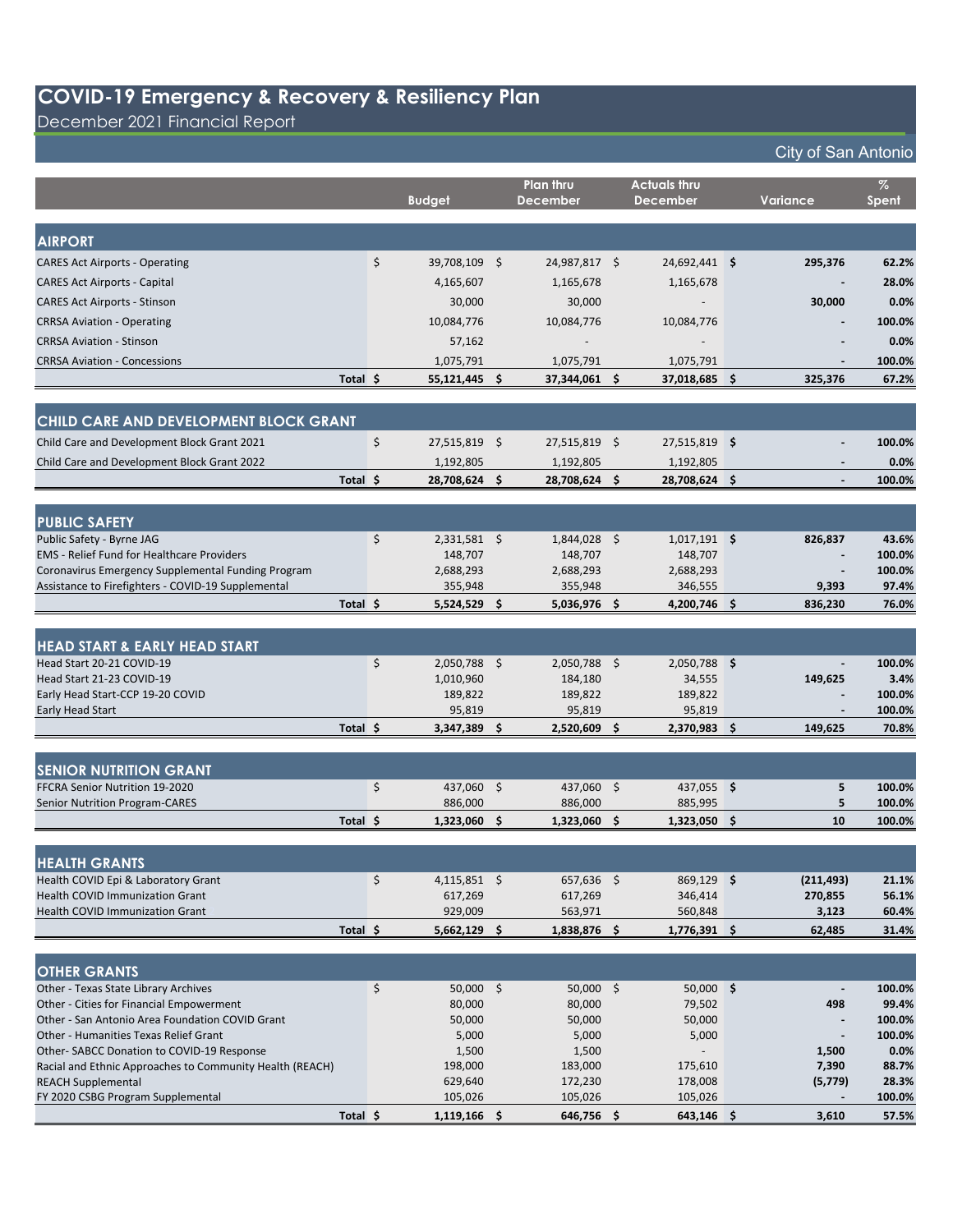## December 2021 Financial Report

### City of San Antonio

#### **Variance Explanations**

- 1 The variance in the spending of General Fund resources is the result of the savings in the Health Implementation Plan as described in note 3 and delayed spending under Workforce Development as described in note 4.
- 2 The variance in the spending of Other Federal Grant resources is due primarily to the shift in Public Safety grant spending that was made after the plan was created as described in note 7. Additionally, there are purposeful delays in utilizing Other Federal Funds due to leveraging FEMA for the Homeless Shelter.
- 3 The favorable variance is due to the State's previous funding for testing and fewer tests conducted since March. The State ceased and transferred operations to Curative and Davaco to process and bill through insurance or their own grant programs. The City anticipated that over 500K tests would be completed by the end of the fiscal year, however less than 100K tests were completed due to the State's Assistance and needs of the community.

#### 4

The variance is due to delay in receipt of invoices from third party administrators as they finalize enrollment that will provide services through July 2023.

#### 5

Variance is due to a shift in funding from CARES to using CRRSA and ARPA first, due to the additional flexibility the CARES funding offers.

#### 6

Child Care Development Funds were awarded and adopted under the City's normal CCDS allocation and are being reimbursed by the grantor using COVID funding from various sources. The budget allocations will be updated once the final agreement is executed with the appropriate funding sources.

7

The variance is due to Police utilizing Coronavirus Relief Funds instead of the JAG grant. This grant expires in December 2021 and the department received an extension to reprogram the funds from the grantor, which must be utilized by December 2022.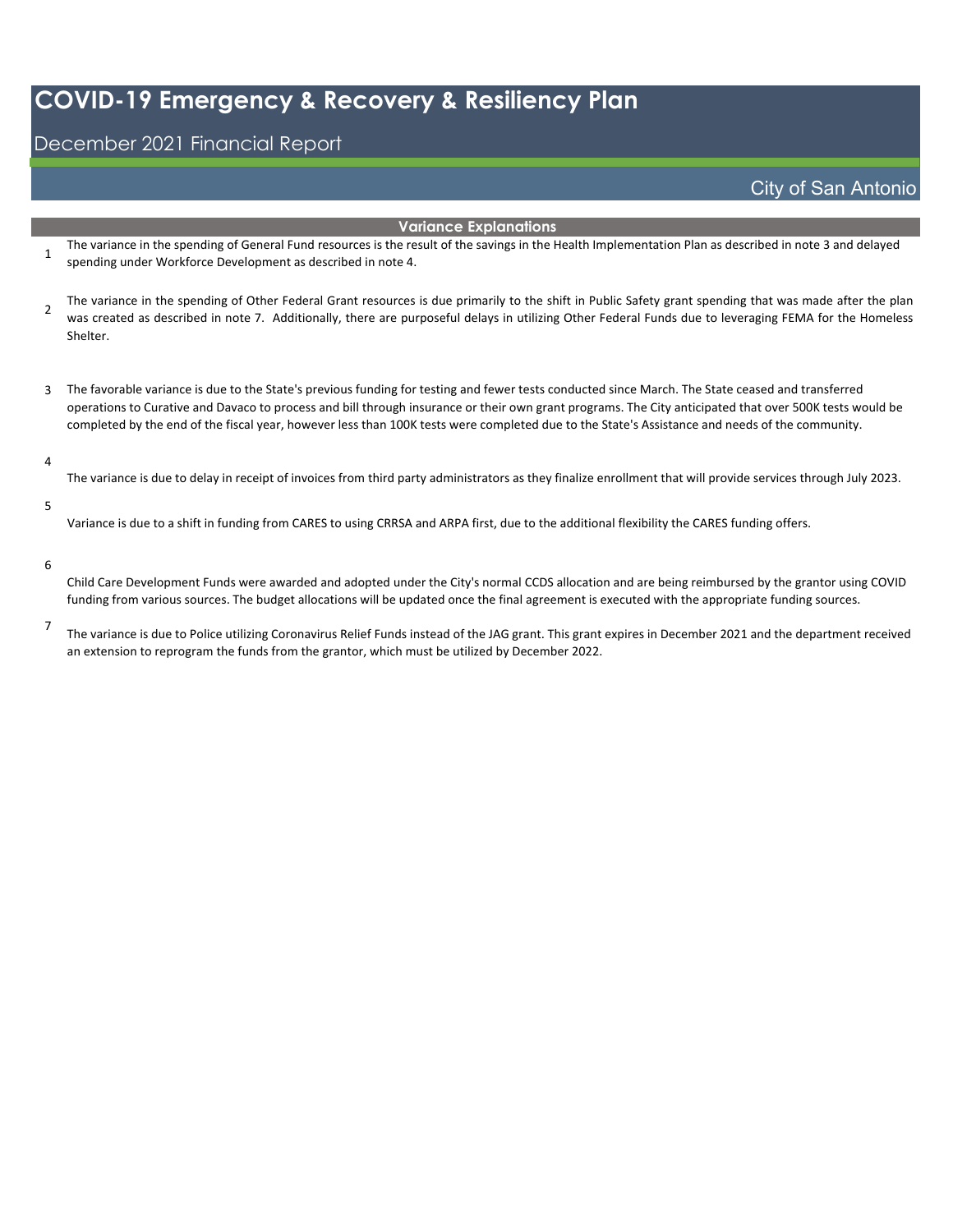## Spending Plan by Program

City of San Antonio



#### **Recovery & Resiliency Plan - Workforce Development**



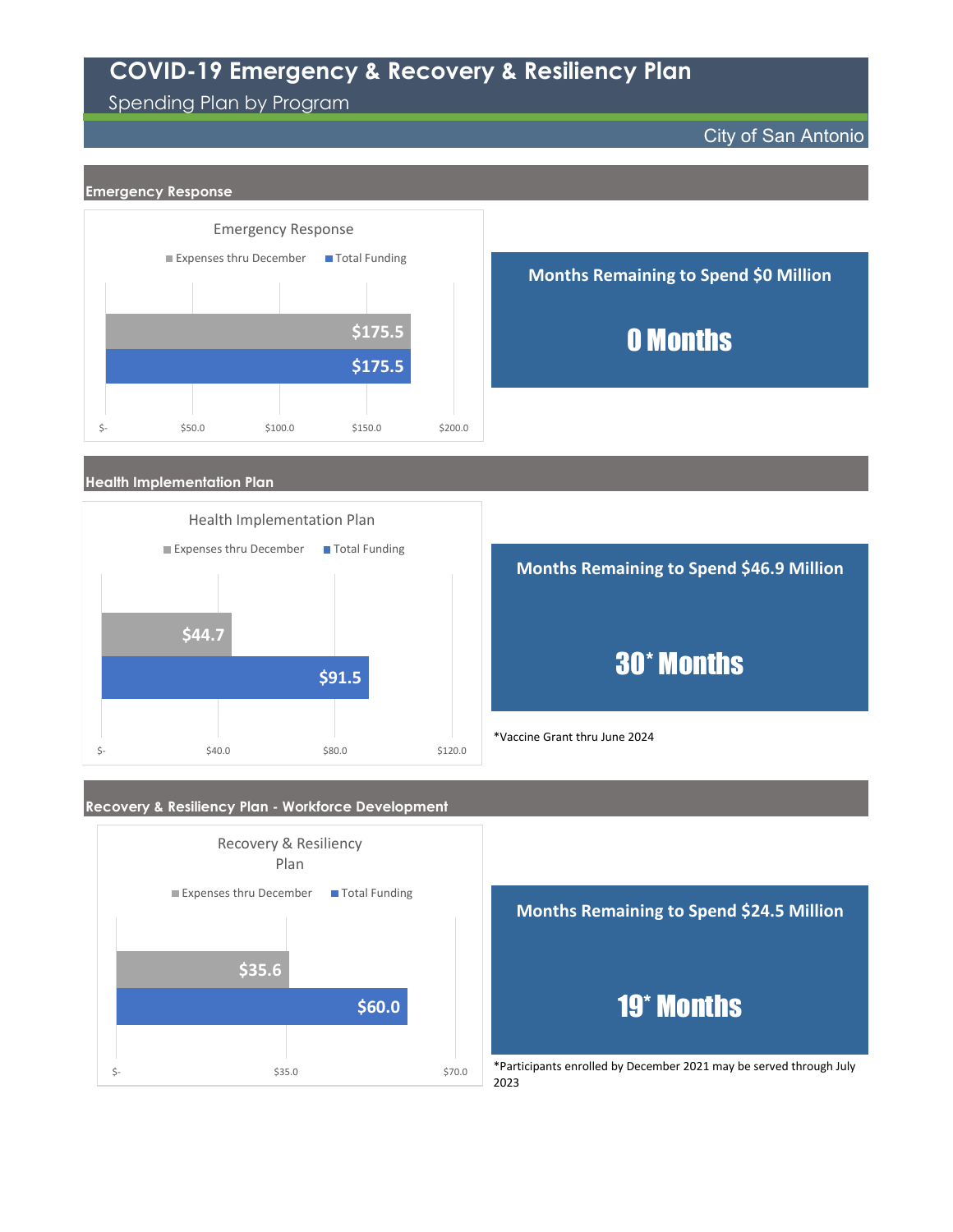Spending Plan by Program

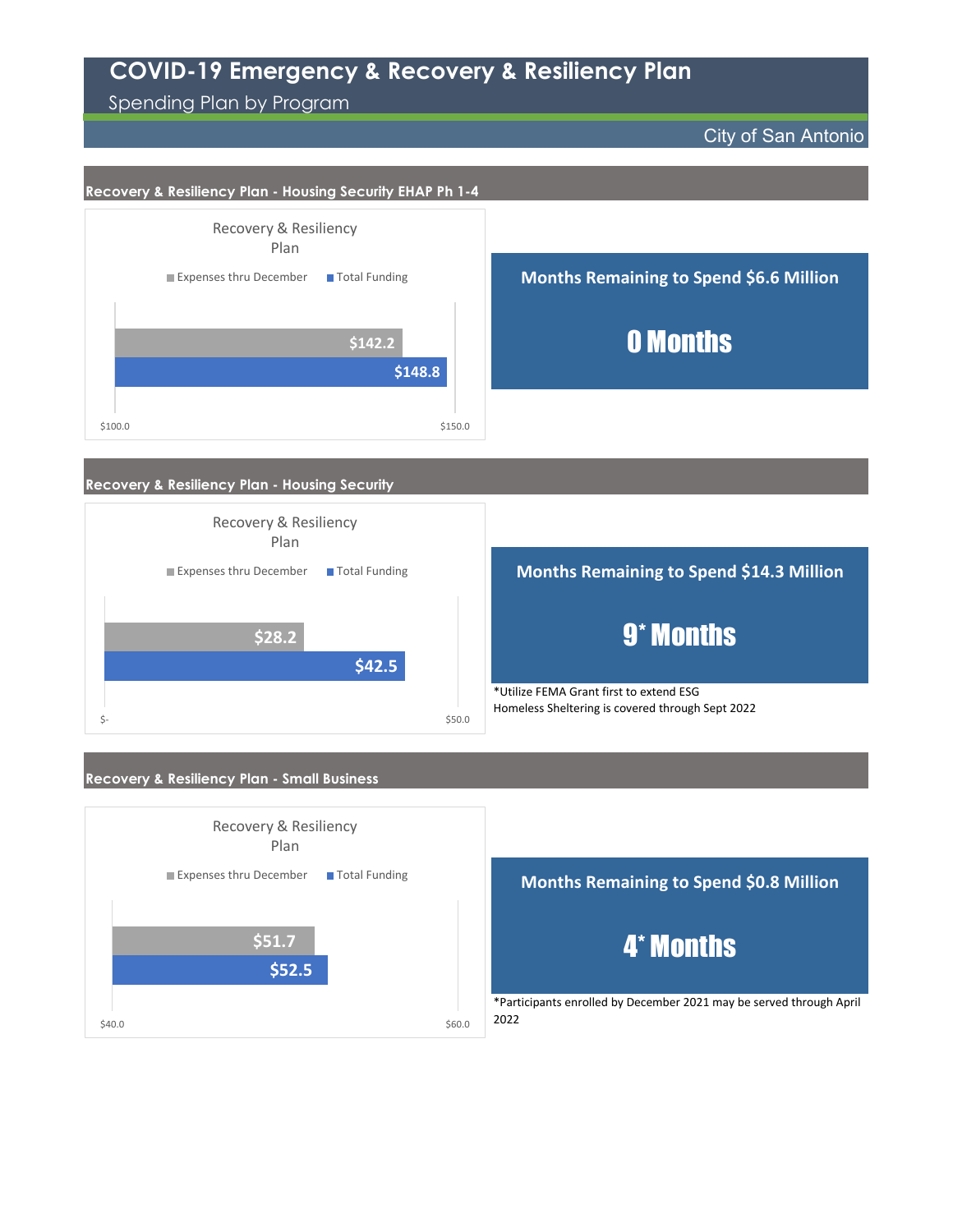Spending Plan by Program

City of San Antonio

#### **Recovery & Resiliency Plan - Digital Inclusion**



**Months Remaining to Spend \$20.8 Million**

4\* Months

\*Substaintually complete by April 2022; Est. \$8.4M in Savings

#### **Other CARES Programs**



\* Varies by grant: Airport thru Sept 2024; **Months Remaining to Spend \$24.8 Million** 33\* Months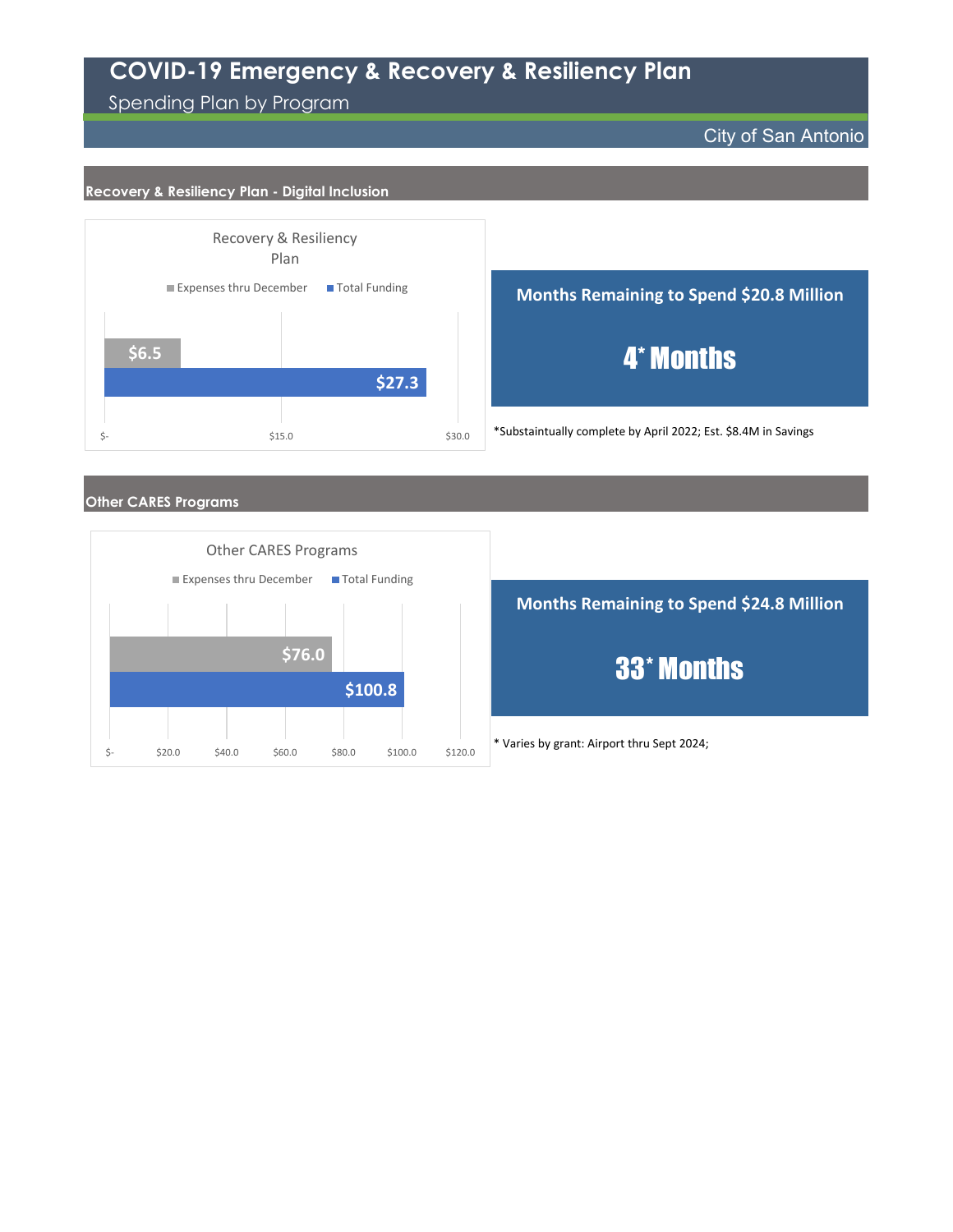Spending Plans by Funding Source

City of San Antonio

## **Coronavirus Relief Fund -\$ in Millions**



**General Fund**



**Months Remaining to Spend \$66.3 Million**

## 20 Months

Notes:

1) Health Implementation Plan (HIP) thru FY21 - Anticipate \$17.5M in savings that will be reallocated to SA Forward.

3)Digital Inclusion expenses projected thru April 2022 - Anticipate \$8.4M in savings 2)Work Force Development budget planned thru FY21. However spending plans are under review in collaboration with partners. It is likely that services will be extended beyond Sept. 21.

#### **Other Federal Grants**



**Months Remaining to Spend \$69.1 Million**

33 Months